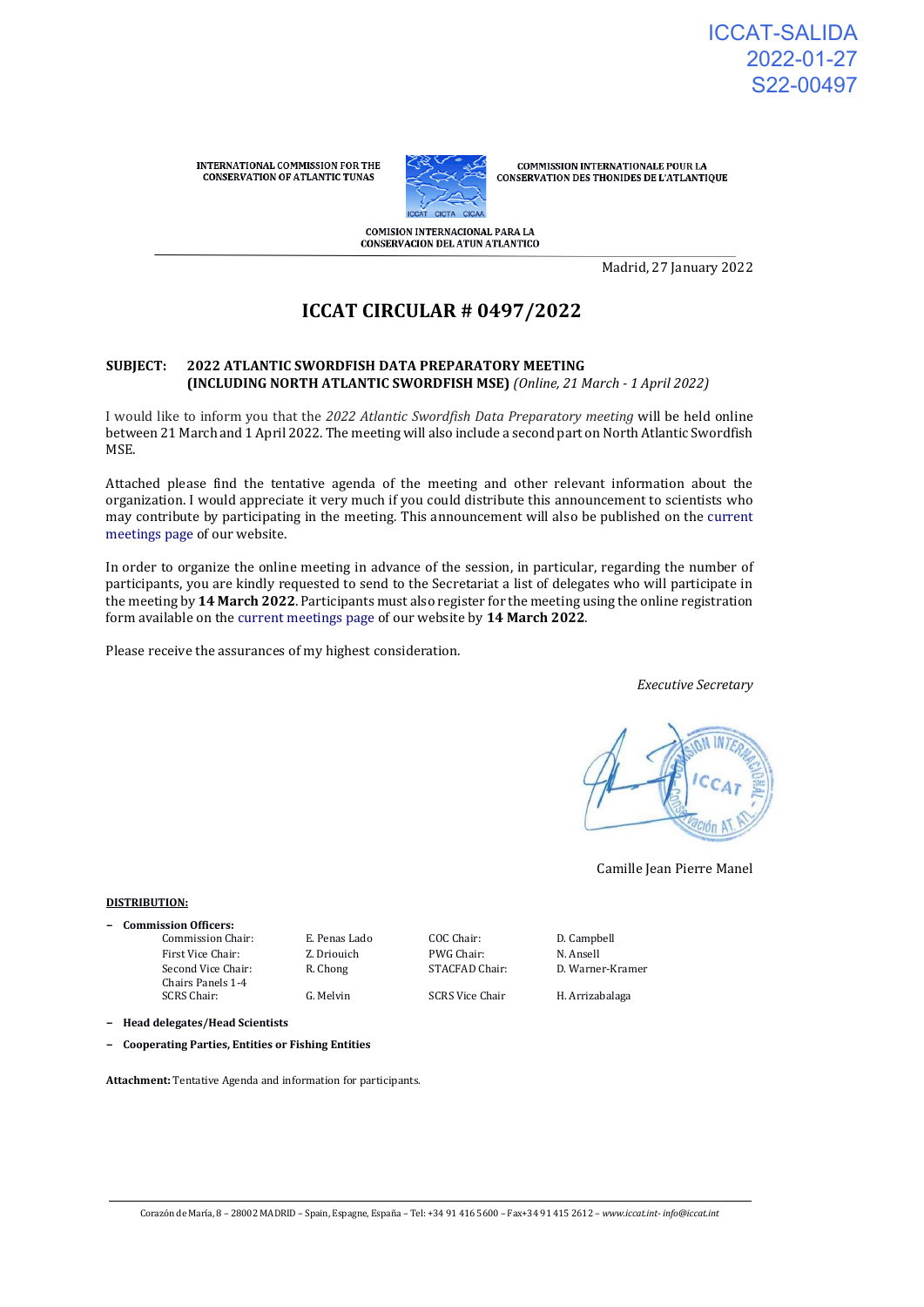**INTERNATIONAL COMMISSION FOR THE CONSERVATION OF ATLANTIC TUNAS** 



**COMMISSION INTERNATIONALE POUR LA CONSERVATION DES THONIDES DE L'ATLANTIQUE** 

COMISION INTERNACIONAL PARA LA **CONSERVACION DEL ATUN ATLANTICO** 

#### **2022 ATLANTIC SWORDFISH DATA PREPARATORY MEETING (INCLUDING NORTH ATL-SWO MSE)**

*(Online, 21 March – 1 April 2022)*

#### **Objectives**

The SCRS will include data up to 2020 during the 2022 assessment of Atlantic swordfish. Updates of relevant biological parameters and relative abundance indices (individual and combined) are requested for the new assessment including data until 2021 when available. In addition, during the meetings relevant matters related to the North Atlantic swordfish MSE development will be discussed.

#### **Tentative Agenda**\*

- 1. Opening, adoption of the Agenda and meeting arrangements
- 2. Review of historical and new information on biology
- 3. Review of fishery statistics
	- 3.1 Task 1 (catches) data
	- 3.2 Task 2 (catch-effort and size samples) data
	- 3.3 Catch-at-size, Catch-at-age, Weight at Age
	- 3.4 Tagging data
- 4. Indices of abundance (individual and combined indices)
	- 4.1 North
	- 4.2 South
	- 4.3 Trends and correlations in the CPUE indices
	- 4.4 Determine indices to be used in the next assessment for the base-case and sensitivity runs
- 5. Discussion on models to be used during the assessment and their assumptions
	- 5.1 North
	- 5.2 South
	- 5.3 Diagnostics to be used for model validation
- 6. MSE matters
	- 6.1 Review of current development state of the North Atlantic Swordfish MSE
	- 6.2. Presentation of the currently adopted MSE roadmap by the Commission
	- 6.3 Further development of the MSE work during 2022
		- 6.3.1 Discussion on recondition OMs considering new information from the stock assessment, and plans to finalize the OM grid
		- 6.3.2 Continue work on criteria for determining exceptional circumstances taking into account the exceptional circumstances protocol for N-ALB
		- 6.3.3 Discussion on performance indicators and advice intervals
		- 6.3.4 Continue work on development and testing of candidate management procedures
- 7. Other Matters
- 8. Recommendations and Workplan
- 9. Adoption of the report and closure

\* An annotated agenda will be circulated by the Chair during the week before the start of the meeting, which will include the schedule for the different agenda items.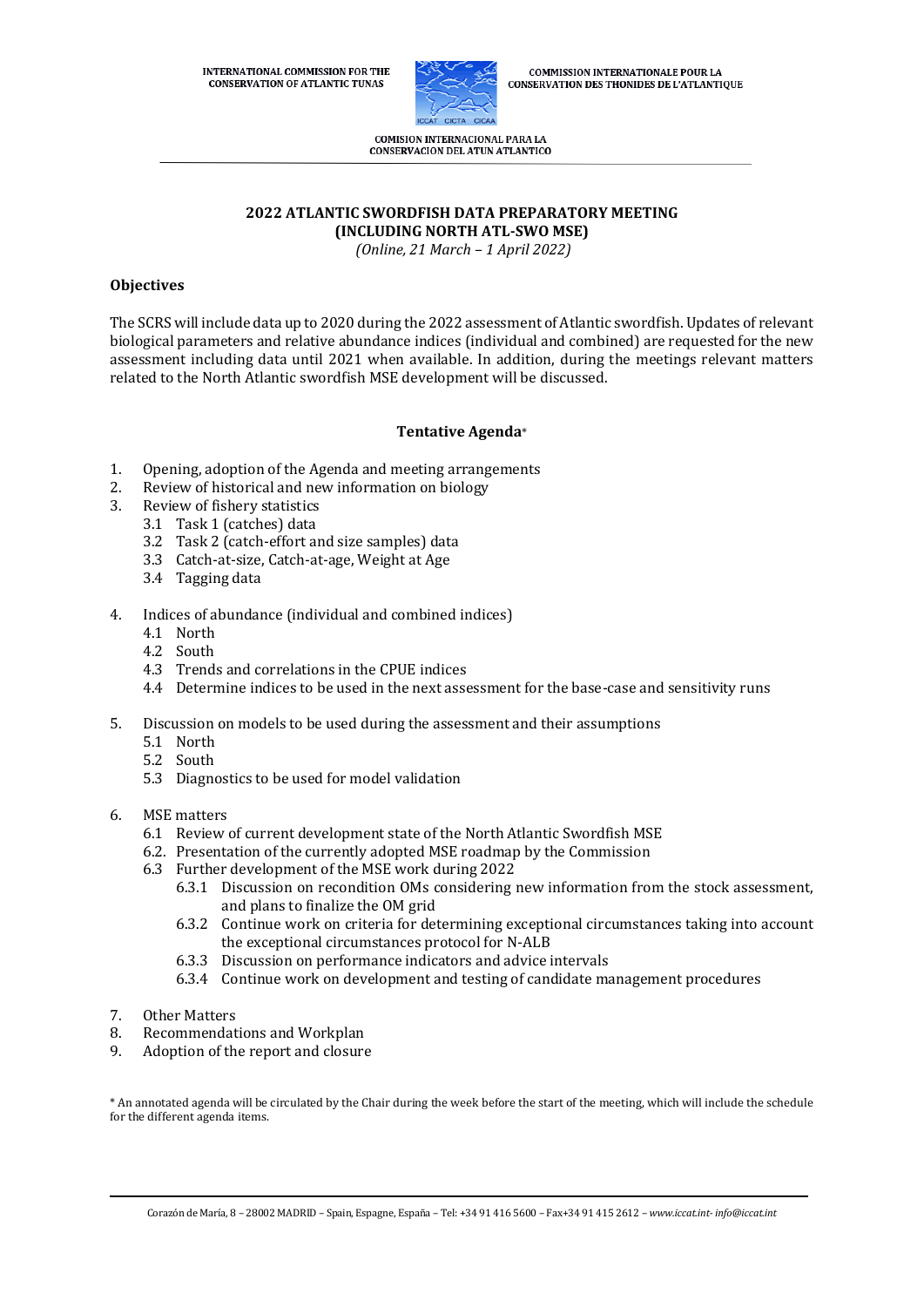

**COMMISSION INTERNATIONALE POUR LA CONSERVATION DES THONIDES DE L'ATLANTIQUE** 

**COMISION INTERNACIONAL PARA LA CONSERVACION DEL ATUN ATLANTICO** 

### **Additional information for participants**

#### **1. Date and venue**

The meeting will be held online between 21 March and 1 April 2022. Meeting hours will be from **11:00 - 16:30 CET (Madrid Time)** to account for time zone differences, with a 30 minute break around 13:30.

### **2. Contact information**

| Chair of the meeting: Dr. Rui Coelho (rpcoelho@ipma.pt)<br>Portuguese Institute for the Ocean and Atmosphere, I.P. (IPMA),<br>Avenida 5 deOutubro, s/n, 8700-305, Olhão, Portugal<br>Tel: +351 289 700 504                                                        |
|-------------------------------------------------------------------------------------------------------------------------------------------------------------------------------------------------------------------------------------------------------------------|
| Co-chair of the meeting: Dr. Kyle Gillespie (kyle.gillespie@dfo-po.gc.ca)<br>Fisheries and Oceans Canada, St. Andrews Biological Station, Population Ecology Division<br>125 Marine Science Drive,<br>St. Andrews, New Brunswick, E5B 0E4<br>Tel: +1 506 529 5725 |
| Co-chair of the meeting: Denham Parker (DParker@environment.gov.za)<br>Stock Assessment Scientist, Department of Environment, Forestry and Fisheries<br>9 Martin Hammerschlag Way, 7800,<br>Cape Town, South Africa<br>Tel: +27 21 402 3165; +27 82 660 7985      |

Secretariat contact: Dr. Nathan Taylor [\(nathan.taylor@iccat.int\)](mailto:mauricio.ortiz@iccat.int) International Commission for the Conservation of Atlantic Tunas (ICCAT) C/ Corazón de María 8, 6th floor, 28002 Madrid, Spain Tel: +34 91 416 5600; Fax: +34 91 415 2612

#### **3. Language**

The working language for the meeting will be English, as no simultaneous interpretation can be provided. Scientific documents can be written in English, Spanish or French.

## **4. Call for scientific papers and presentations**

Participants are encouraged to submit relevant scientific papers. In order to better organize the meetings, in 2014 the SCRS established deadlines for submitting documents, which were revised in 2015. These deadlines provide the rapporteurs with valuable information to better fit the meeting timetable as well as allow the Secretariat to make the documents available to participants in advance of the meeting. In 2015 and 2019 the SCRS "*proposed that a new deadline for the submission of SCRS documents and presentations should be implemented; these documents/presentations should be provided in their entirety at least one week before the meeting in which they are to be presented to facilitate their review by participating scientists prior to these meetings*". As such the full documents and presentations for this meeting should be provided to [info@iccat.int](mailto:info@iccat.int) or [nathan.taylor@iccat.int](mailto:mauricio.ortiz@iccat.int) by **14 March 2022**. Documents and presentations provided after the latter deadline will not be accepted unless previously authorized by the Chair. Authors are reminded to closely follow the *[Guidelines for Authors of Scientific Documents for the ICCAT SCRS and Collective Volume](https://www.iccat.int/Documents/SCRS/Other/Guide_ColVol_ENG.pdf)  [Series](https://www.iccat.int/Documents/SCRS/Other/Guide_ColVol_ENG.pdf)*. Furthermore, the original documents (text, tables, and figures) should be prepared in WORD or compatible software.